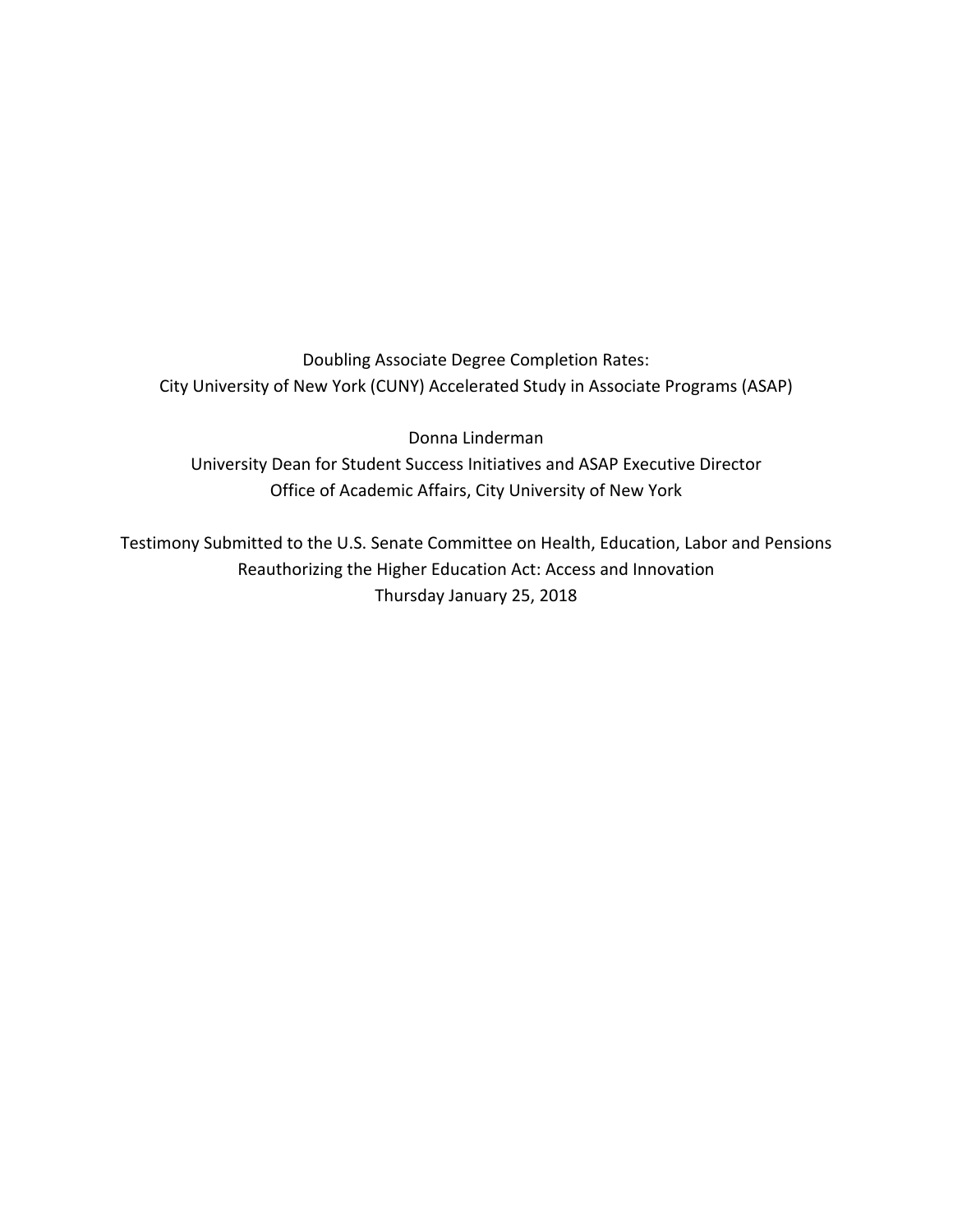**Donna Linderman** is the University Dean for Student Success Initiatives in the City University of New York (CUNY) Office of Academic Affairs. Her portfolio includes a broad array of CUNY‐wide programs designed to support the academic preparation and degree success of students across the pre‐ and post‐matriculation continuum that will serve 38,000 students in FY18.

Her portfolio includes Accelerated Study in Associate Programs (ASAP), a nationally recognized associate degree completion program currently serving 21,000 students across nine CUNY colleges (and expanding to 25,000 students in 2018/19); Accelerate, Complete, and Engage (ACE), a four‐year baccalaureate version of ASAP currently being piloted at John Jay College of Criminal Justice; CUNY Start/Math Start, pre‐matriculation programs for students with significant remedial needs in reading, writing, and math designed to eliminate or significantly reduce remedial need before they enter CUNY degree programs that will serve 5,500 students in 2018/19; CUNY Educate, Develop, Graduate, and Empower (EDGE), a degree completion program for public assistance recipients currently serving 3,000 students at 18 CUNY colleges; CUNY Literacy and Language Programs, which deliver basic education, high school equivalency instruction, and intensive English language instruction to 10,000 students each year across 14 CUNY colleges; and the Fostering College Success Initiative (FCSI), a new residential program with wraparound support services for foster care youth pursuing a CUNY degree.

Dean Linderman oversees ASAP's national replication efforts through provision of technical assistance for community colleges aiming to replicate ASAP (currently in Ohio, California, and New York). She is also co-leading CUNY's Strategic Framework Access and Completion efforts that aim to double CUNY's three‐year associate degree completion rates and significantly improve timely baccalaureate rates. Dean Linderman is regularly asked to speak at national conferences and convenings focused on community college completion and her written work has appeared in education journals and conference proceedings.

She was formerly the University Director of the CUNY Middle Grades Initiative/GEAR UP program, served as an Assistant Professor of Theater and Education at Brooklyn College, and has also taught at Lehman College. Before entering academia, she worked professionally in the theater as an actor, director, and dramaturg. Dean Linderman holds a B.F.A. in drama from the University of Southern California, an M.F.A. in theater from Brooklyn College, and is currently pursuing a doctorate in higher education administration at Northeastern University.

Testimony of Donna Linderman, City University of New York  **pg. 2** pg. 2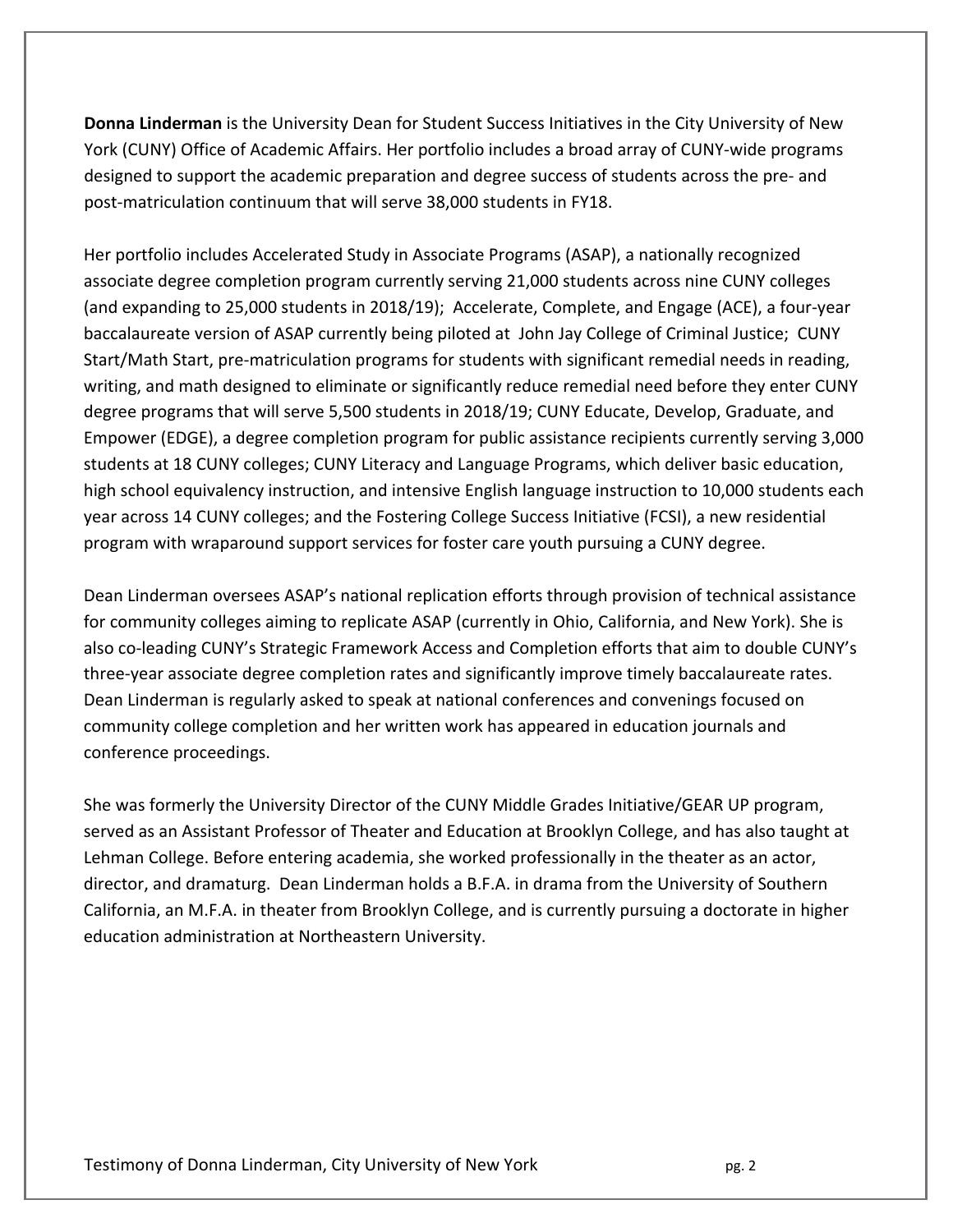# **Summary of Testimony**

# **I—Introduction**

Good morning Chairman Alexander, Senator Murray, and members of the committee. I am Donna Linderman, University Dean for Student Success Initiatives at the City University of New York. I am pleased to join you to speak about one of our most innovative initiatives that is changing the degree success of thousands of our students.

# **II‐ASAP History and Background**

Founded in 2007 with support from the New York City Center for Economic Opportunity, Accelerated Study in Associate Programs (ASAP) aims to graduate at least 50% of students within three years.

In 2007, CUNY's overall three‐year community college graduation rate was 13% and 24% for students with no remedial needs. To date ASAP has served 33,800 students across eleven cohorts and has an average three‐year graduation rate of 53% vs. 25% for similar students.

# **II‐‐Program Design and Core Elements**

A‐ ASAP offers a robust package of resources and services designed to help students gain and maintain academic momentum.

- a. **Financial Resources**: ASAP financial resources include tuition waivers for students with a gap need between financial aid and tuition and fees, textbook assistance, and unlimited New York City MetroCards.
- b. **Structured Pathway:** We offer a structured pathway that includes required full‐time enrollment, block scheduled first‐year courses, consolidated schedules (i.e.: am, afternoon, evening), immediate and continuous enrollment in remedial courses, and winter and summer courses.
- **c. Integrated Student Support Services** include comprehensive and personalized advisement, tutoring, career development services, and pre‐matriculation engagement

# **B‐ Students Served and ASAP Eligibility**

a. ASAP enrolls students who are representative of the CUNY colleges they attend, largely lowincome students of color with some initial developmental education needs: 33% Black, 44% Hispanic; *Pell Receipt*: 83%; *Initial Remedial Need:* 74%

# **C‐ Program Management Model**

a. ASAP operates as a consortium made up of CUNY Academic Affairs and nine partner colleges.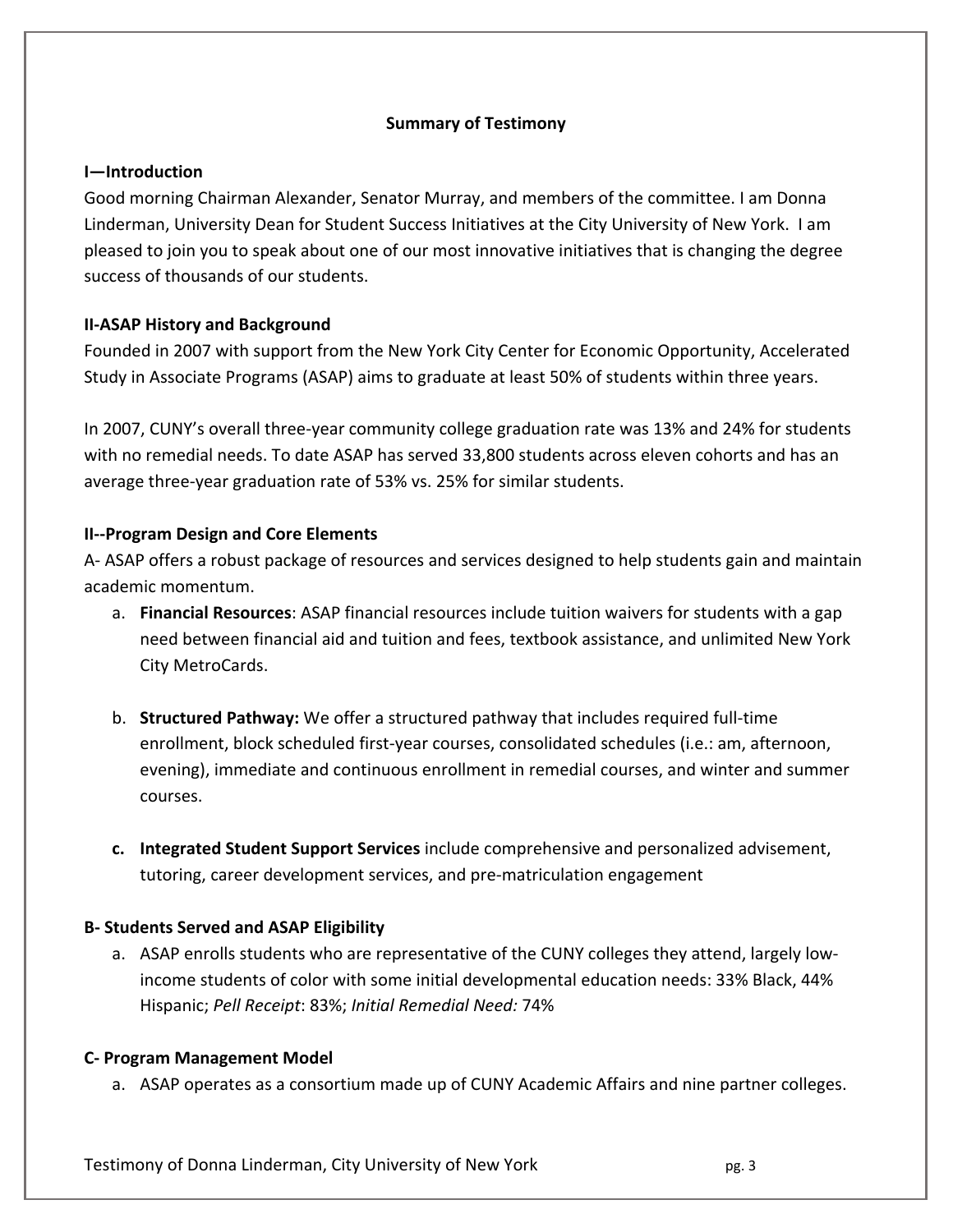b. The program is committed to use of data for evaluation and program management purposes and operates on a continuous improvement model.

# **III‐ASAP Research and Evaluation Agenda and Program Outcomes**

**A.** ASAP has been rigorously evaluated and found to be highly effective.

# **B. Key Quasi‐Experimental Findings:**

- **a.** Average three‐year graduation rate of 53% vs. 25% for similar students
- **b.** By race/ethnicity, gender and Pell status, all subgroups met or nearly met the 50% three‐ year graduation goal; ASAP also reduced gaps in graduation rates between Hispanic and white and Black and white students
- **c.** Six years after beginning, 64% of ASAP students had earned either an associate or baccalaureate degree (or both) vs. 43% of comparison group students

# **C. Key External Findings:**

- a. MDRC conducted a five‐year random assignment study of ASAP and found the program's effects are "unparalleled" with nearly double the graduation rate for similar students.
- b. Henry Levin and Emma Garcia from the Teachers College conducted a comprehensive cost study of ASAP and found that despite higher upfront costs, the program is both cost effective and cost beneficial.

# **V‐ASAP Expansion and Replication**

A. ASAP will expand to 25,000 students by academic year 2018/19 with support from the City and State of New York. ASAP expansion will serve more STEM majors and includes a college‐wide expansion at Bronx Community College that will serve most full-time freshmen at scale.

# **B. Estimated Impact on Overall CUNY Associate Degree Completion**

- a. ASAP now makes up 30% of all CUNY full‐time associate freshmen, next year will be 50%
- b. CUNY expects that ASAP at scale will help double the overall 3‐year associate graduation from a 2013 baseline of 18% to 36% for the 2019 full-time freshmen cohort.

# C. **Expansion into Baccalaureate Space**

a. CUNY has started to expand ASAP into the baccalaureate space. John Jay College Accelerate, Complete and Engage (ACE) modeled on ASAP is demonstrating significant improvement in degree momentum and narrowing of achievement gaps.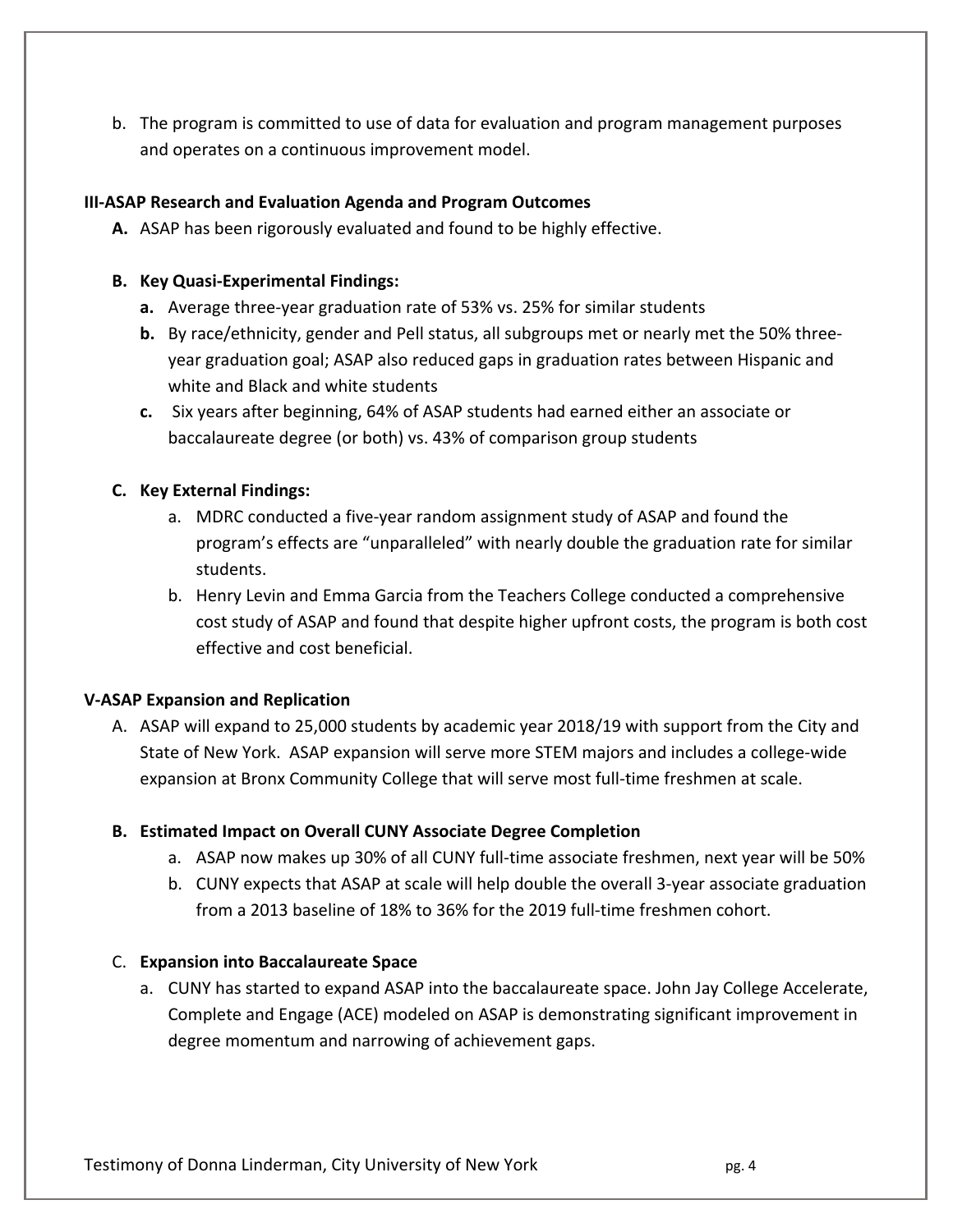# **C‐Replication Work Outside CUNY**

- a. ASAP is being replicated in other states. Three Ohio community colleges (Lorain, Cuyahoga, and Cincinnati State) have adopted the ASAP model. Early findings from MDRC's study of the Ohio demonstration indicate strong fidelity to the ASAP model and promising early outcomes.
- b. CUNY is also supporting Skyline Community College in San Bruno, CA and Westchester Community College in Valhalla, NY (SUNY) to replicate ASAP.

### **VI—Recommendations for Federal Policy**

- A. Federal policy could be very helpful to support for community colleges to adopt evidence‐based models to improve graduation rates.
- B. Colleges need the resources to create comprehensive programs like ASAP that integrate rigorous evaluation and use of data.
- C. I urge the Senate to consider legislation like the House's Community College Success Act that proposes a discretionary grant program to support replication of ASAP‐like models.

Thank you for your support and interest in the work we are doing at CUNY.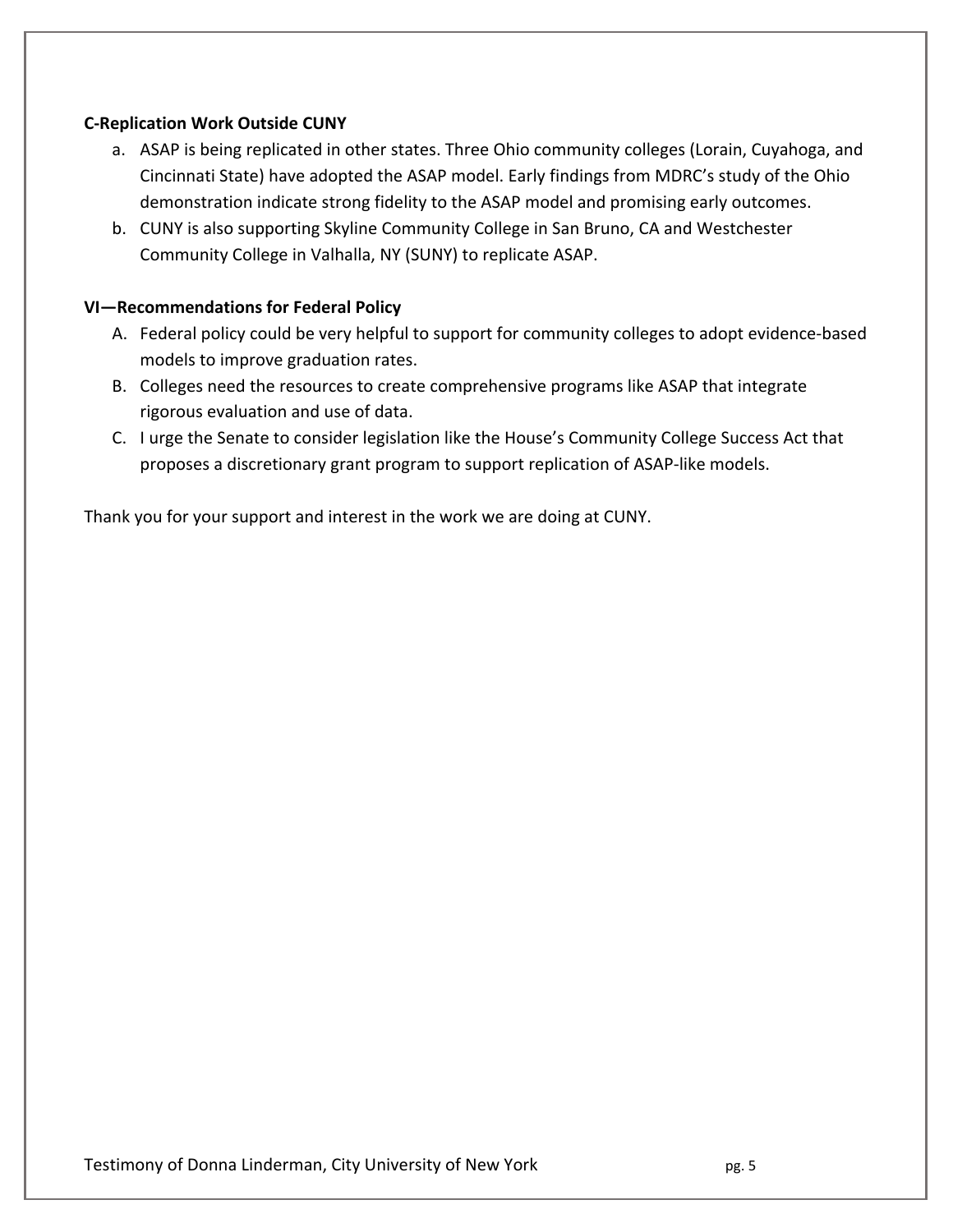Good morning Chairman Alexander, Senator Murray, and members of the committee. I am Donna Linderman, University Dean for Student Success Initiatives and the Executive Director of CUNY Accelerated Study in Associate Programs (ASAP) in the City University of New York Office of Academic Affairs. I am pleased to join you to speak about one of our most innovative and successful initiatives that is changing the degree success of thousands of our associate degree‐seeking students. ASAP has become a national model recognized for its outstanding impacts to improve the graduation rates of CUNY students and make rigorous use of data to demonstrate success.

City University of New York is the largest urban public university in the country, with an enrollment of nearly 275,000 degree seeking students and 250,000 adult/continuing education students across 24 institutions across New York City. We are deeply committed to ensuring that our students receive an affordable, first rate education and have every opportunity to achieve their education goals and increase their social mobility. ASAP has proven to be an outstanding vehicle for realizing these goals.

# **ASAP History**

Founded in 2007 with support from the New York City Center for Economic Opportunity (Now NYC Opportunity), ASAP aims to graduate at least 50% of associate seeking students within three years through provision of comprehensive support services and financial resources that remove barriers to full‐time study, build student resiliency and engagement, and support timely degree completion. At ASAP inception, CUNY's overall three‐year community college graduation rate was 13%, similar to the national urban community college rate of 16%, and 24% for fully skills proficient students with no remedial needs. We believed we could do much better and with the support of the Mayor, CUNY created a comprehensive, structured model designed to help students gain and maintain academic momentum with integrated and structured supports. ASAP has consistently not only met, but exceeded its ambitious graduation goals. To date, ASAP has served 33,800 students across eleven cohorts since inception and has an average three‐year graduation rate of 53% vs. 25% of similar comparison group students.

The program has grown from an initial enrollment of 1,132 students at six CUNY community colleges to an expected FY18 enrollment of 21,400 students across nine CUNY colleges (Borough of Manhattan Community College, Bronx Community College, Hostos Community College, Kingsborough Community College, LaGuardia Community College, Queensborough Community College, College of Staten Island, Medgar Evers College, and New York City College of Technology) ASAP is expanding 25,000 students in FY19 thanks to generous support from the City and State of New York and ASAP students will make up 50% of all CUNY full‐time associate‐seeking freshmen. Additionally, the program model is being replicated in a CUNY baccalaureate setting and at several community colleges around the country.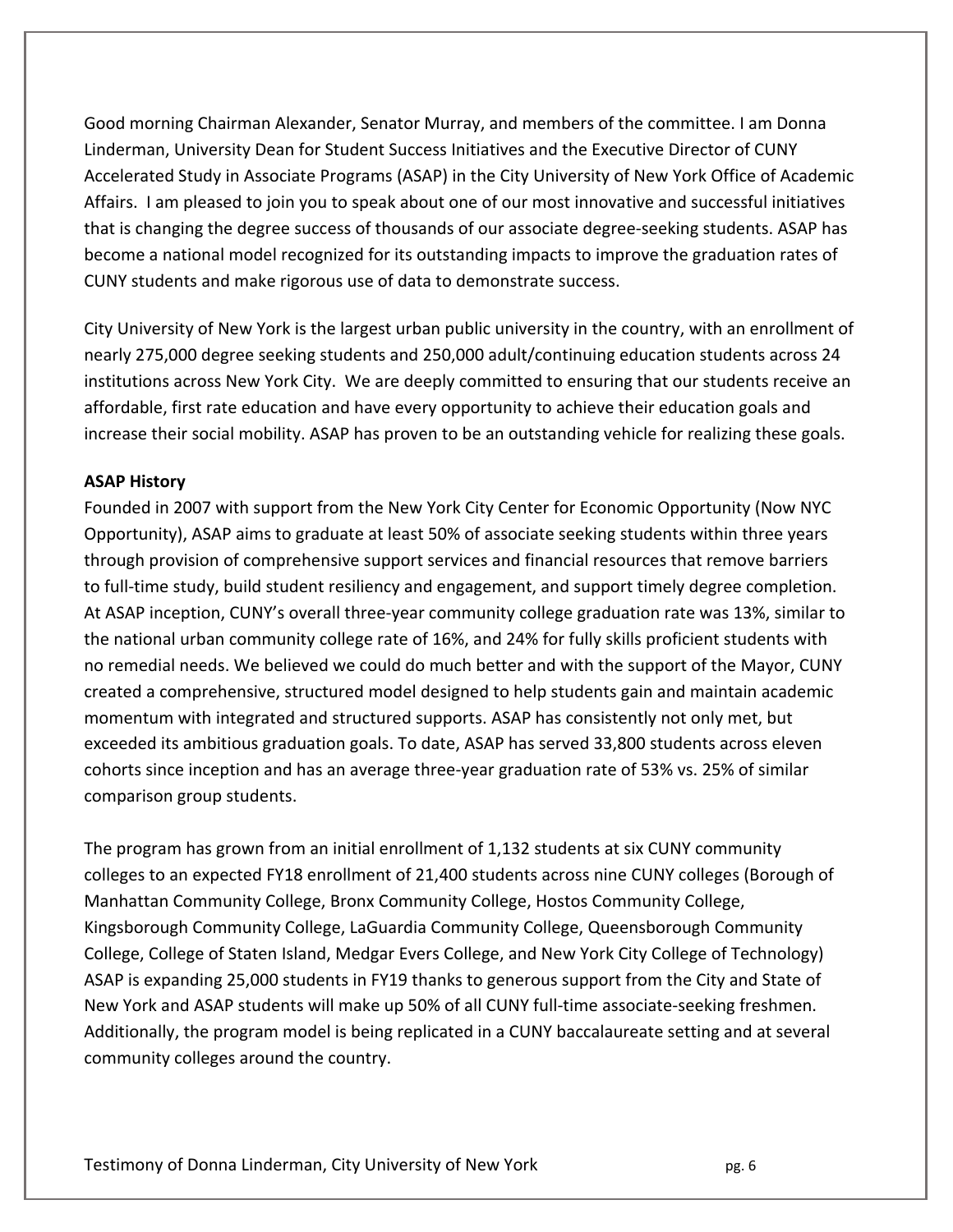#### **Program Design and Core Elements**

ASAP offers a robust package of resources and services designed to help students gain and maintain academic momentum and provide a connected community of staff and peers. ASAP financial resources include tuition waivers for students in receipt of financial aid with a gap need between award and tuition and fees, textbook assistance, and unlimited New York City Transit MetroCards to allow them to travel freely between work, school and home.

We offer a structured pathway that includes required full-time enrollment every semester, block scheduled first-year courses with fellow ASAP students, consolidated course schedules (i.e.: am, afternoon, evening), immediate and continuous enrollment in any required developmental education courses, and winter and summer course‐taking. Integrated support services include comprehensive and personalized advisement, tutoring and supplemental instruction, career development services, and early pre‐matriculation engagement opportunities to build a connected community.

One of the hallmarks of the ASAP program, is close, personalized attention by caring staff members. Every ASAP student is assigned to a specific advisor who meets with their students, currently caseloads of no more than 150 students with whom they meet regularly. Meetings are conducted in both individual and group formats, and advisors provide academic and interpersonal support. Students consistently talk about the importance of the close bonds they form with their advisors and cite these relationships as essential to their success. Frequent contact between faculty and advisors ensures that students requiring additional support are referred to tutoring or counseling in a timely manner. A 2013 study found that the number of ASAP student advisor meetings had a significant impact on timely graduation (Kolenovic, Lindermnan & Karp, 2013).

ASAP students also have opportunities to develop their leadership skills and enhance connected community. The ASAP Student Leader Program provides an opportunity for ASAP students to build leadership skills and support campus‐based recruitment for ASAP. Every year, a set of Student Leaders is selected from each college to participate in a series of interactive cross‐site workshops that help students develop new skills in the areas of team building, public speaking, and self‐assessment. The ASAP Peer Mentor Program provides an opportunity for advanced ASAP students or recent alumni to support key ASAP advisement and career development activities. Peer Mentors participate in a series of cross‐campus training sessions to develop leadership skills; improve communication, advocacy, and problem‐solving skills; learn group facilitation strategies; and, strengthen their own ties to ASAP and the campus community.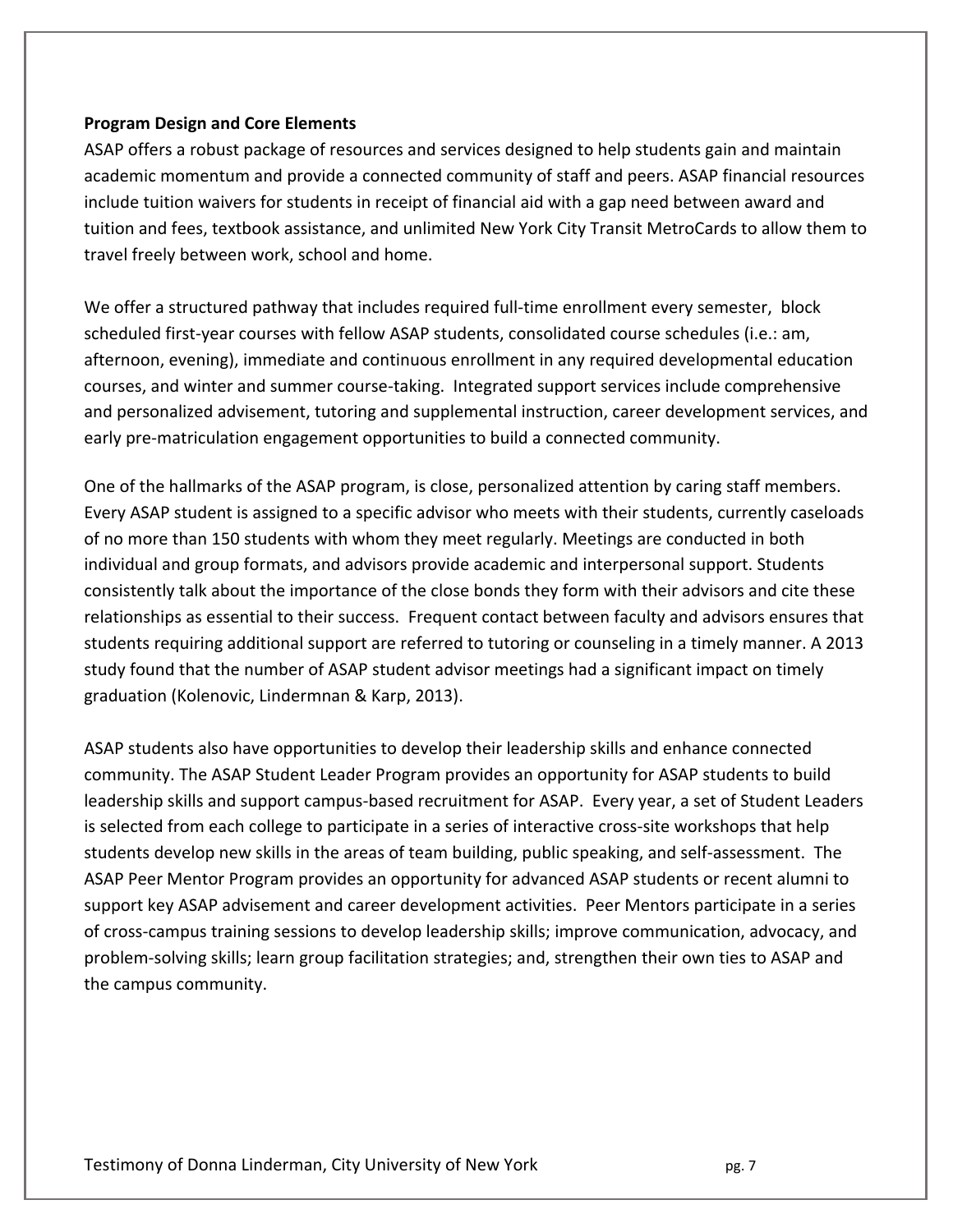# **ASAP Students and Eligibility Criteria**

ASAP enrolls students who are representative of the CUNY colleges they attend and are largely low‐ income students of color with some initial developmental education needs. A current profile of students finds the following characteristics: *Race:* 12% Asian, 33% Black, 44% Hispanic, 11% White; *Mean Age*: 21; *Gender*: 57% female, 43% male; *Pell Receipt*: 83%; *Initial Remedial Need:* 74%.

ASAP sets ambitious enrollment targets each year and broadly recruits students as they are admitted to CUNY partner colleges or currently enrolled students who meet the following criteria. Students are recruited until all program slots are full:

‐Eligible for New York City resident rate tuition (community colleges) or New York State resident rate tuition (all other colleges);

‐Agree to study full‐time (minimum 12 credits a semester; 15 recommended) in an ASAP approved associate major (most majors are offered);

‐Are deemed fully skills proficient or have no more than two outstanding developmental course needs in reading, writing, and math based on CUNY Assessment Test scores (Note: Students with more than two developmental course needs are guided to ASAP's sister program CUNY Start, which provides intensive instruction for up to one semester at low cost. Students are then welcomed into ASAP the following semester);

‐Have completed the Free Application for Federal Student Aid (FAFSA) and New York Stat Tuition Assistance Program (TAP) application. Students must apply for financial aid each year and accept any need‐based grant aid offered; and

‐If a continuing or transfer students, have no more than 15 college credits and a minimum GPA of 2.0.

The program also conducts extensive citywide outreach across the New York City Department of Education, community based organizations, city agencies, and affiliated CUNY pre‐matriculation programs. Prospective students, counselors who work with them, and family members are all targeted to ensure all stakeholders are aware of ASAP benefits and opportunities. All promotion and recruitment materials are available online and in print form, and ASAP also has a broad social media and marketing presence.

# **Program Organization and Management**

ASAP operates as a consortium of the CUNY Office of Academic Affairs and a set of nine partner colleges that each have a set of specific roles and responsibilities that maximize program success and effective operations. Each college has a fully dedicated ASAP program team that delivers led by an experienced director, an associate director, a set of trained advisors with a maximum caseload of 150 students, a career specialist, program coordinators, and administrative support staff. College teams

Testimony of Donna Linderman, City University of New York **South American** Connect Assets and Deg. 8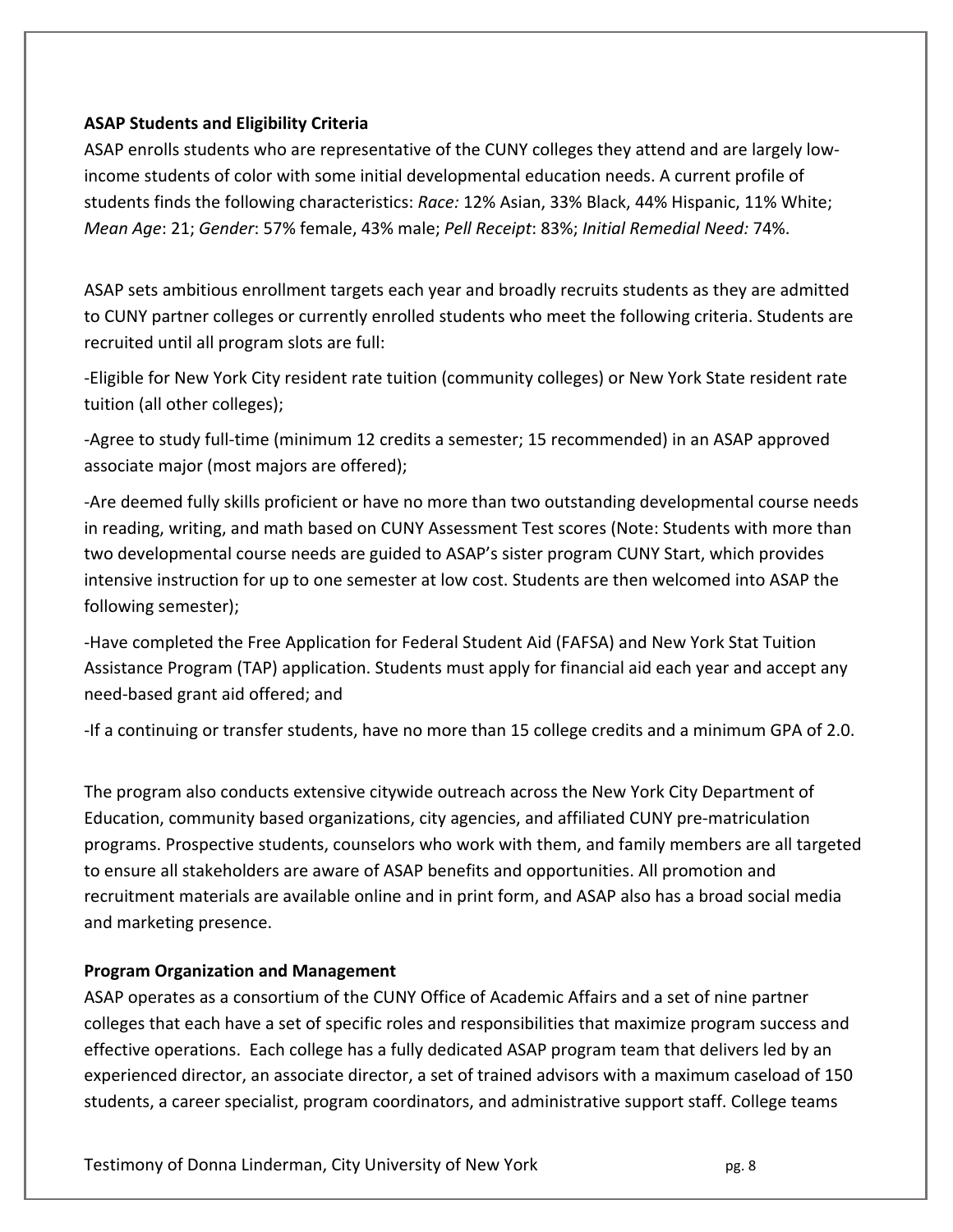deliver recruitment, direct services to students, support program integration across campus units, and monitor student data. The CUNY Office of Academic Affairs provides overall administrative support, fiscal oversight, research, evaluation and data management, and program wide staff training and professional development. The program is deeply committed to use of data for evaluation and program management purposes and operates on a continuous improvement model. Staff across the program work towards a common set of benchmarks to help reach overall program graduation goals and use a standard data management system that is used to produce reports and run queries to measure program efficacy at all levels.

ASAP benchmarks that pull from CUNY official data systems and the ASAP database are assessed on a timed basis and include: Enrollment and progress toward enrollment targets, college and program retention, credits attempted/earned, GPA, movement through developmental education if required, skills proficiency, graduation (2, 2.5 & 3 year), contacts with advisor (number, type, and code), participation in career development activities, contacts with the ASAP Career Specialist, contacts with peer mentors, satisfaction and experience in first year (survey), future plans, experience and satisfaction at exit (survey), advisement support level, exit code and exit date. ASAP staff meet regularly within partner colleges and across CUNY to review data, share best practices, and discuss and address common challenges.

# **ASAP Costs**

The comprehensive nature of the ASAP model has higher upfront costs, which have declined dramatically as the program has expanded and fixed costs are spread over larger cohorts of students. Currently the additional ASAP cost per student per year is \$3,456 over and above usual CUNY FTEs. This cost is expected to decline an additional \$100 per student per year in FY19 when the program reaches planned scale. As noted in the next section, despite higher upfront costs, ASAP has been found to be both cost effective and cost beneficial by external evaluators.

# **ASAP Research and Evaluation Agenda**

ASAP has been rigorously evaluated since inception and has been found to be highly effective. ASAP outcomes as evaluated by the ASAP Research and Evaluation team. To date, across eight cohorts that have graduated, ASAP has an average three‐year graduation rate of 53% vs. 24% for matched comparison group students. The most recent graduating ASAP cohort that entered in fall 2014 (N=2,278 students) had a three‐year graduation 55% vs. 28% for comparison group students.

After three years, 46% of ASAP students with developmental needs (who make up 74% of all ASAP students) and 61% of fully skills proficient ASAP students have graduated vs. 20% of non‐ASAP comparison students with developmental needs and 33% of fully skills proficient non‐ASAP comparison students.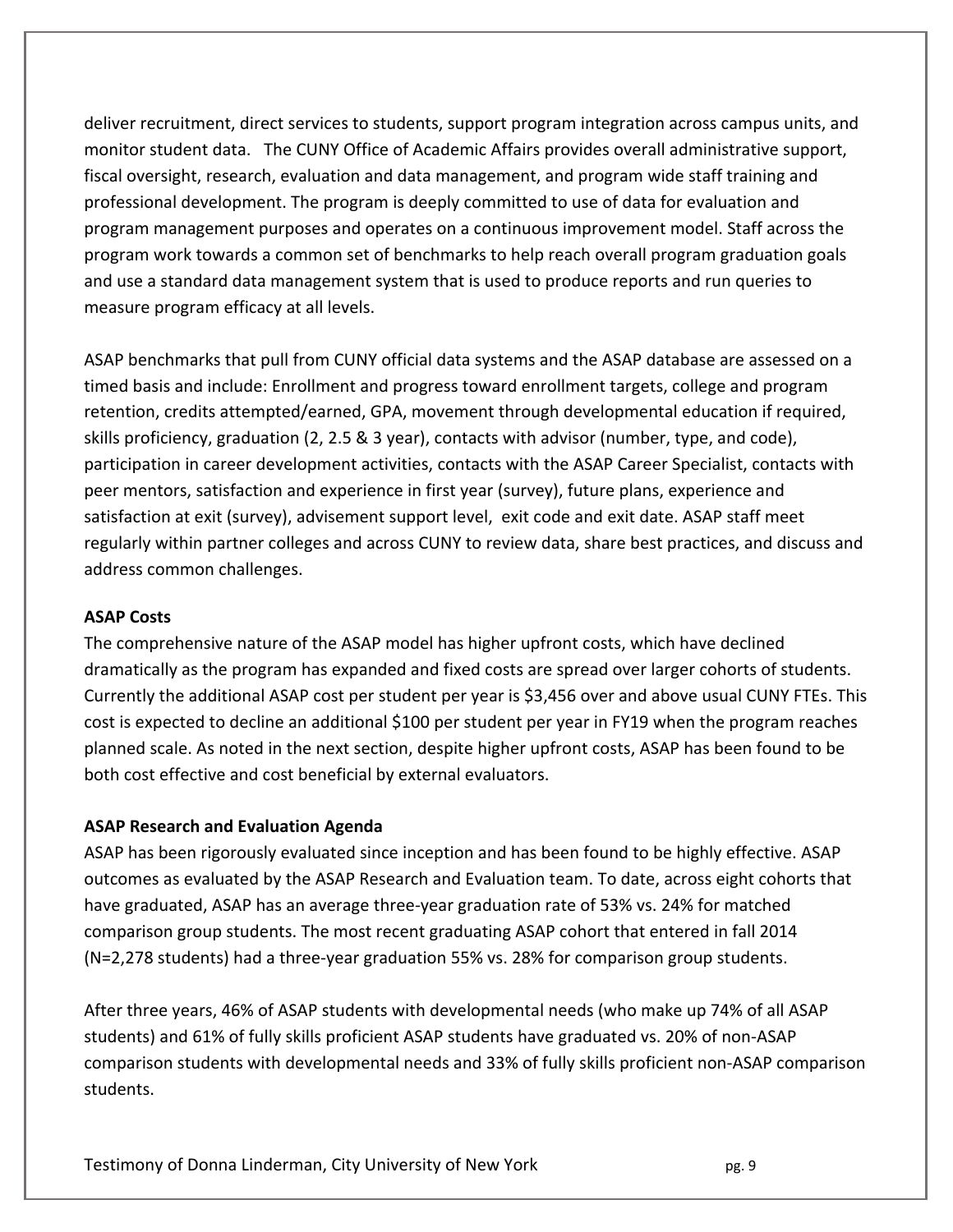Examining ASAP impact by race/ethnicity, gender and Pell status across cohorts: All subgroups of students met or nearly met the 50% three‐year graduation rate goal; ASAP had a significant and positive effect on three‐year graduation rates for all subgroups; and ASAP reduced gaps in graduation rates between Hispanic and white and Black and white students, especially for male students (Strumbos & Kolenovic, 2016),

When longer-term outcomes are considered, ASAP students are more likely to earn a degree. Six years after beginning, 64% of ASAP students had earned either an associate or baccalaureate degree (or both) vs. 43% of comparison group students. In addition, more ASAP students had transferred to a baccalaureate program (59% vs 50%) and more ASAP students had earned a bachelor's degree (27% vs. 18%). ASAP students also earn degrees more quickly than other students (Strumbos & Kolenovic, 2017).

MDRC conducted a five‐year random assignment study of ASAP and found the program's effects are "unparalleled in large‐scale experimental evaluations of programs in higher education" (MDRC, 2015) with nearly double the graduation rate for similar students. In a follow-up study of the random assignment study cohort six years after program entry MDRC found **"**that ASAP both continues to increase graduation rates and enables some students to earn their degrees faster than they would have otherwise" (MDRC, 2017).

Drs. Henry Levin and Emma Garcia from the Teachers College, Columbia University Center for Benefit Cost Studies in Education conducted a comprehensive cost study of ASAP and found the program is both highly cost effective and cost beneficial. Despite having higher up-front costs, the average cost per ASAP graduate is *lower* than for comparison group graduates. ASAP also realizes large financial returns for both the taxpayer and the student in the form of increased tax revenues, social service savings, and increased lifetime earnings (Levin & Garcia, 2018).

# **ASAP Expansion and Impact**

Thanks to generous support from the City and State of New York, ASAP will expand to 25,000 students by academic year 2018/19. ASAP expansion will have a special focus on serving more STEM majors to ensure that more low‐income, minority New Yorkers have every opportunity to graduate with in‐ demand skills across a broad array of employment sectors.

In addition to expanding ASAP enrollments at individual partner colleges, CUNY is supporting a campus‐wide expansion of ASAP at Bronx Community College. This ambitious undertaking will aim to enroll most incoming first-time, full-time freshmen into an ASAP pipeline by academic year 2018/19 with the goal of graduating at least 50% of students within three years. This undertaking has the potential of not only changing the lives of thousands of low‐income minority students who make up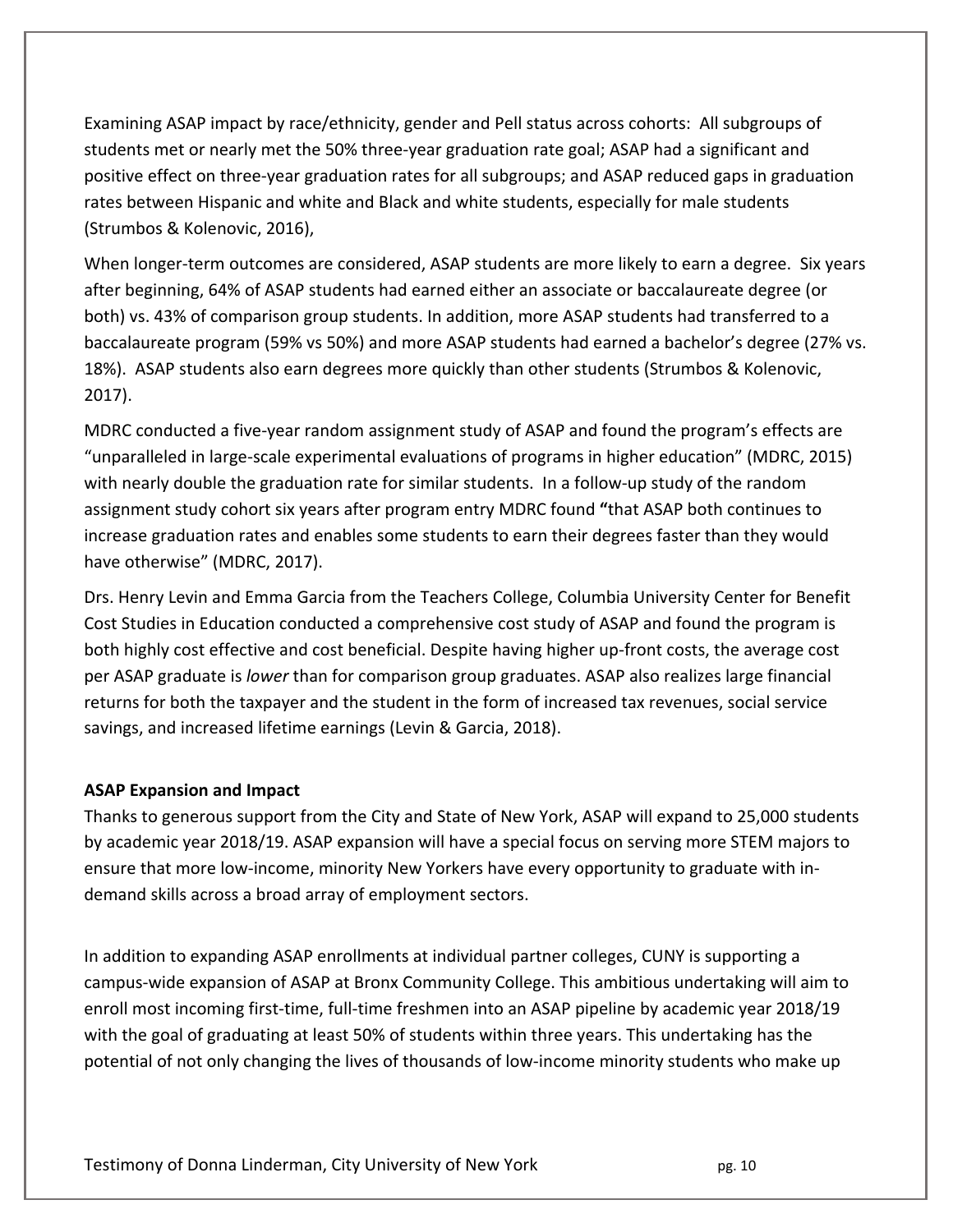the majority of Bronx, but the future economic prospects of whole families and entire communities in the City's poorest borough.

In addition to serving more associate degree-seeking students, ASAP is also beginning to broaden its scope to meet the needs of bachelor's degree‐seeking students. CUNY received funding from the Robin Hood Foundation, NYC Opportunity and the Jewish Foundation for the Education of Women to adapt the ASAP model to a baccalaureate setting at John Jay College of Criminal Justice. John Jay Accelerate, Complete, and Engage (ACE) launched in fall 2015 with a pilot cohort of 250 students with plans to double four and five‐year bachelor's attainment rates. A second cohort was added this past fall.

Analysis of most recent outcomes for the first ACE cohort, demonstrate they are making excellent progress towards timely graduation. Fall 2015 ACE students have higher retention rates and take and earn more credits than similar John Jay comparison group students. As of fall 2017, 65% of the fall 2015 ACE cohort are on track to graduate within four years (based on credit accumulation and academic standing) moving into their third year of study vs. 37% of matched comparison students. Additionally, achievement gaps are significantly narrowed between race subgroups in the areas of retention, credits attempted/earned, and being on track to graduate within four years.

Importantly, ASAP is having a major impact on CUNY's overall associate degree graduation rates. In FY18, ASAP students comprise 30% of all CUNY full‐time associate seeking freshmen. In FY19, they will comprise 50% of the total pool. ASAP growth and strong outcomes has helped CUNY significantly increase overall three‐year associate degree completion rates over the past few years from 10% in 2006 to a current high of 19%. CUNY expects that at scale, ASAP will help CUNY double the overall CUNY 3‐year associate graduation from a 2013 baseline of 18% to 36% for the 2019 entering full‐time freshmen cohort. These bold goals are further animated by CUNY's recently launched strategic framework that commits the entire University to embracing a culture of completion for current and prospective students.

# **Replication of ASAP Outside of CUNY**

ASAP has received much interest from colleges across the country and is being replicated in several states. Through a partnership with the Ohio Department of Higher Education, Great Lakes Great Lakes Higher Education Corporation, and MDRC, CUNY ASAP provided technical assistance to three Ohio community colleges that implemented programs based on the ASAP model. As part of the Ohio ASAP demonstration project, CUNY ASAP staff worked with Cincinnati State Technical and Community College, Cuyahoga Community College, and Lorain County Community College for two years (2014‐ 2016) to support the start-up and implementation of their ASAP-like programs. MDRC is conducting a random‐assignment study of the Ohio demonstration project. Early findings published by MDRC (2016) indicate that students in the Ohio programs based on the ASAP model have higher enrollment rates

Testimony of Donna Linderman, City University of New York  **pg. 11** pg. 11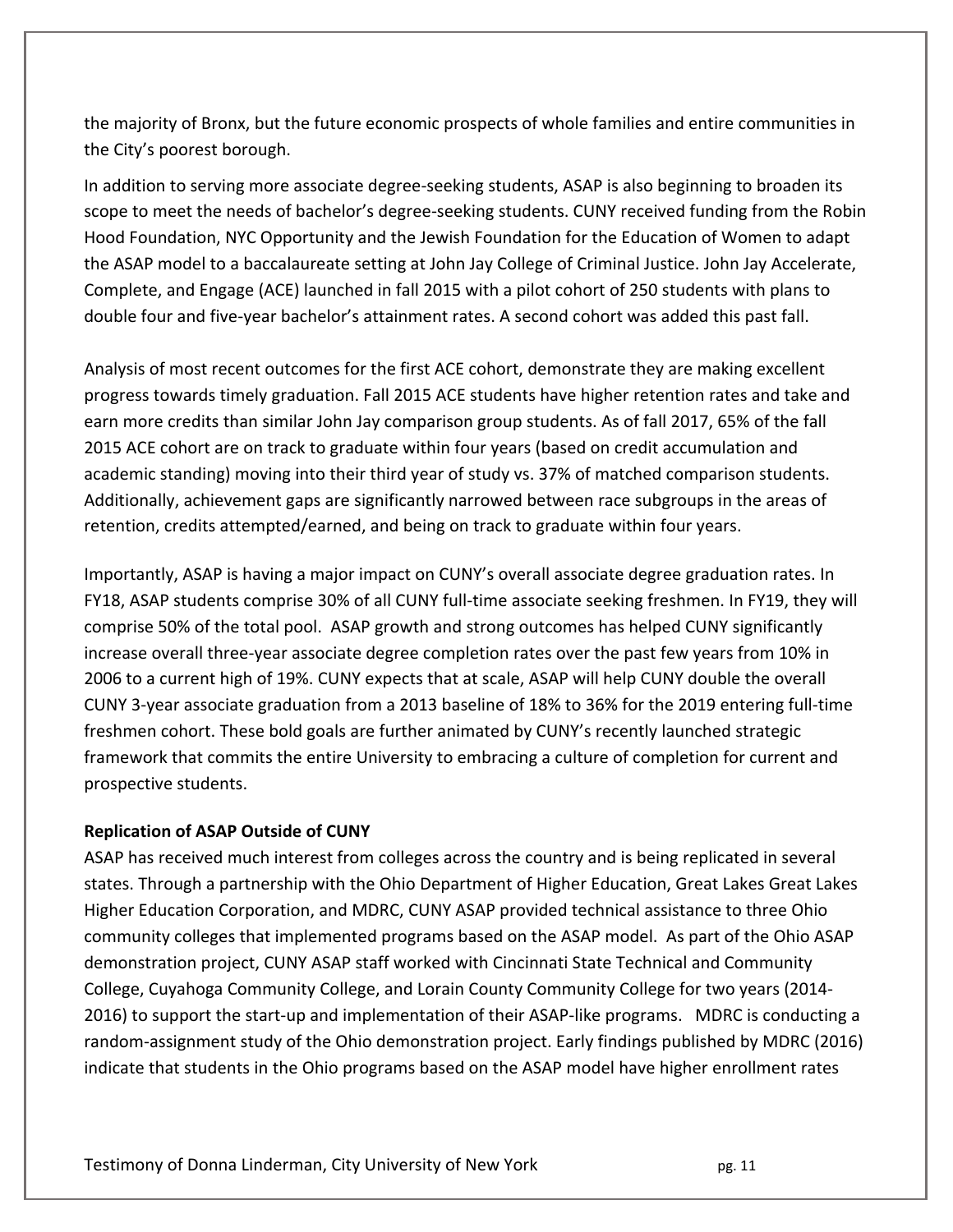and credit attainment than students in the control group. These short-term impacts are similar to those the MDRC found in their evaluation of ASAP at the same point in time.

Effective fall 2017, CUNY ASAP is providing technical assistance to support replication efforts in two additional states – New York and California – through a grant from the Laura and John Arnold Foundation "Moving the Needle" initiative. Westchester Community College in Valhalla, New York and Skyline Community College in San Bruno, California will develop their own ASAP‐like programs for launch in academic year 2018‐2019. Skyline College will launch their Promise Scholars program at scale, serving an estimated 500 eligible full time first time students, while Westchester Community College will launch their Viking ROADS (Resources for Obtaining Associates Degree & Success) with a pilot cohort of 100 students.

# **Recommendations for Federal Policy**

We believe ASAP demonstrates the power of comprehensively supporting associate-degree seeking students, especially underrepresented minority and low‐income students, at all stages of their degree pathway. An upfront investment in their success has yielded astonishing impacts on the degree attainment rates of our students and is helping them improve their future economic prospects. ASAP is part of CUNY's proud legacy as a powerful engine of social mobility, as demonstrated by a recent study by a group of esteemed economists led by Raj Chetty at Stanford. Their 2017 study found that CUNY moves more students from the lowest income quintile into the middle class and beyond than multiple Ivy league colleges combined. We are proud to have the opportunity to expand this sort of impact through ASAP to see many more CUNY students improve their economic mobility in the coming years by earning a CUNY degree.

We are also honored to have ASAP serve as a model for colleges and policy makers who wish to improve the degree attainment rates of students who all too frequently struggle realize their higher education goals. This should be mission critical to all levels of higher education and government and federal policy would be incredibly important to ensure it happens.

It is essential that community colleges have necessary resources and are encouraged to adopt evidence‐based models to improve graduation rates to help more low‐income students attain degrees. In an era on constrained resources and increased accountability, it is important to invest in what works. A group of House Democrats introduced the Community College Success Act last year that proposes a discretionary grant program to support replication of ASAP‐like models that fully integrates comprehensive supports for students with rigorous use of data for program management and evaluation purposes.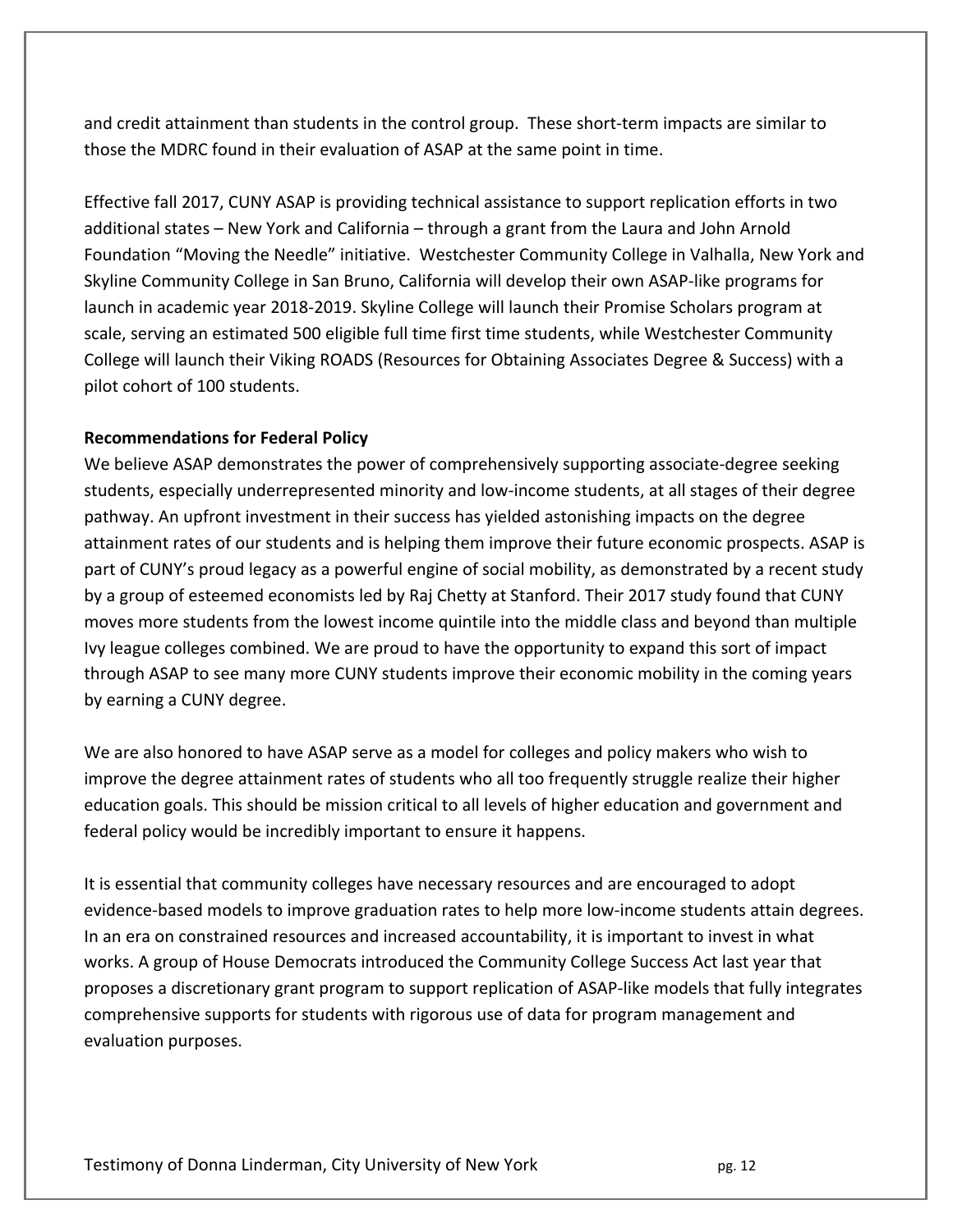Colleges need the resources to create comprehensive programming and to infuse rigorous evaluation and use of data to demonstrate success, which will ensure federal funds are well used. This sort of support should be seriously considered across both the House and Senate.

In closing, I would like to thank the committee for your interest in ASAP and in supporting higher education innovation that aims to help many more students of all backgrounds and means earn a college degree. Helping them realize this dream is a collective responsibility across all levels of society and it is an honor to be part of the group of stakeholders who are actively working towards this goal.

Thank you.